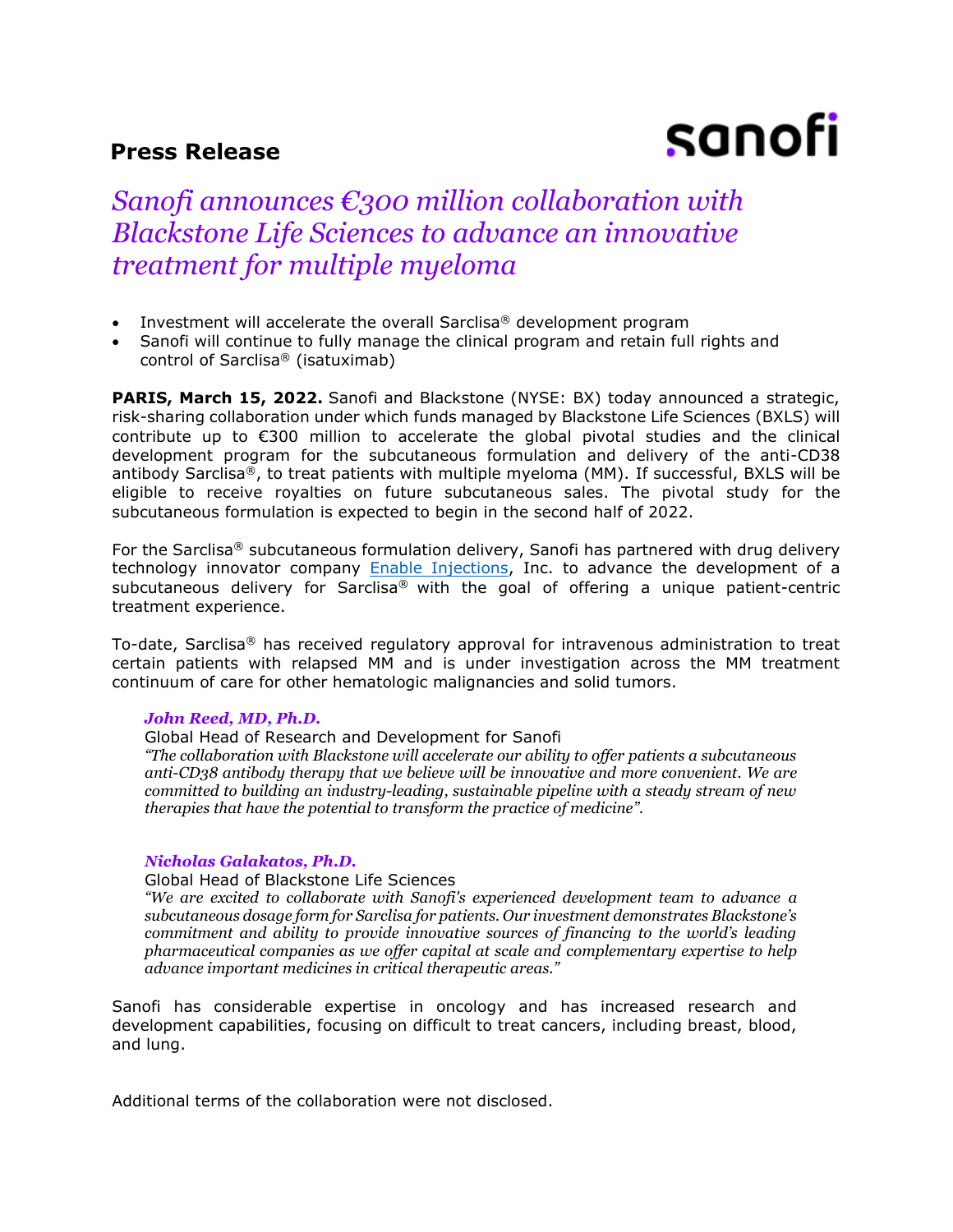# **About Sarclisa®**

Sarclisa® is a monoclonal antibody that targets a specific epitope on the CD38 receptor on MM cells. It is designed to work through multiple mechanisms of action including programmed tumor cell death (apoptosis) and immunomodulatory activity. CD38 is highly and uniformly expressed on the surface of MM cells, making it a potential target for antibody-based therapeutics such as Sarclisa®.

Based on the Phase 3 ICARIA-MM study, Sarclisa® is approved in a number of countries in combination with pomalidomide and dexamethasone for the treatment of patients with relapsed refractory MM (RRMM) who have received ≥2 prior therapies, including lenalidomide and a proteasome inhibitor. Based on the Phase 3 IKEMA study, Sarclisa<sup>®</sup> is also approved in combination with carfilzomib and dexamethasone in the U.S. for the treatment of patients with RRMM who have received 1-3 prior lines of therapy and in the European Union for patients with MM who have received at least 1 prior therapy. In the U.S., the generic name for Sarclisa® is isatuximab-irfc, with irfc as the suffix designated in accordance with Nonproprietary Naming of Biological Products Guidance for Industry issued by the U.S. Food and Drug Administration (FDA).

Sarclisa® continues to be evaluated in multiple ongoing Phase 3 clinical trials in combination with current standard treatments across the MM treatment continuum. It is also under investigation for the treatment of other hematologic malignancies and solid tumors. The safety and efficacy of these additional uses have not been reviewed by any regulatory authority worldwide.

For more information on Sarclisa® clinical trials, please visit [www.clinicaltrials.gov.](http://www.clinicaltrials.gov/)

# **About Multiple Myeloma**

Multiple myeloma (MM) is the second most common hematologic malignancy,  $1$  with more than 130,000 new global annual diagnoses<sup>2</sup>. Despite available treatments, MM remains an incurable malignancy and is associated with significant patient burden. Since MM does not have a cure, most patients will relapse. Relapsed MM is the term for when the cancer returns after treatment or a period of remission. Refractory MM refers to when the cancer does not respond or no longer responds to therapy.

# *About Blackstone Life Sciences*

Blackstone Life Sciences is an industry-leading private investment platform with capabilities to invest across the life cycle of companies and products within the key life science sectors. By combining scale investments and hands-on operational leadership, Blackstone Life Sciences helps bring to market promising new medicines and medical technologies that improve patients' lives. More information is provided at [https://www.blackstone.com/our](https://www.blackstone.com/our-businesses/life-sciences/)[businesses/life-sciences/.](https://www.blackstone.com/our-businesses/life-sciences/)

# *About Sanofi*

<sup>1</sup> Kazandjian. Multiple myeloma epidemiology and survival: A unique malignancy. *Semin Oncol.* 2016;43(6):676- 681. doi:10.1053/j/seminoncol.2016.11.004.

<sup>&</sup>lt;sup>2</sup> International Myeloma Foundation. Myeloma Action Month. [https://mam.myeloma.org/learn-more-about](https://mam.myeloma.org/learn-more-about-multiple-myeloma/)[multiple-myeloma/.](https://mam.myeloma.org/learn-more-about-multiple-myeloma/) Accessed December 2021.